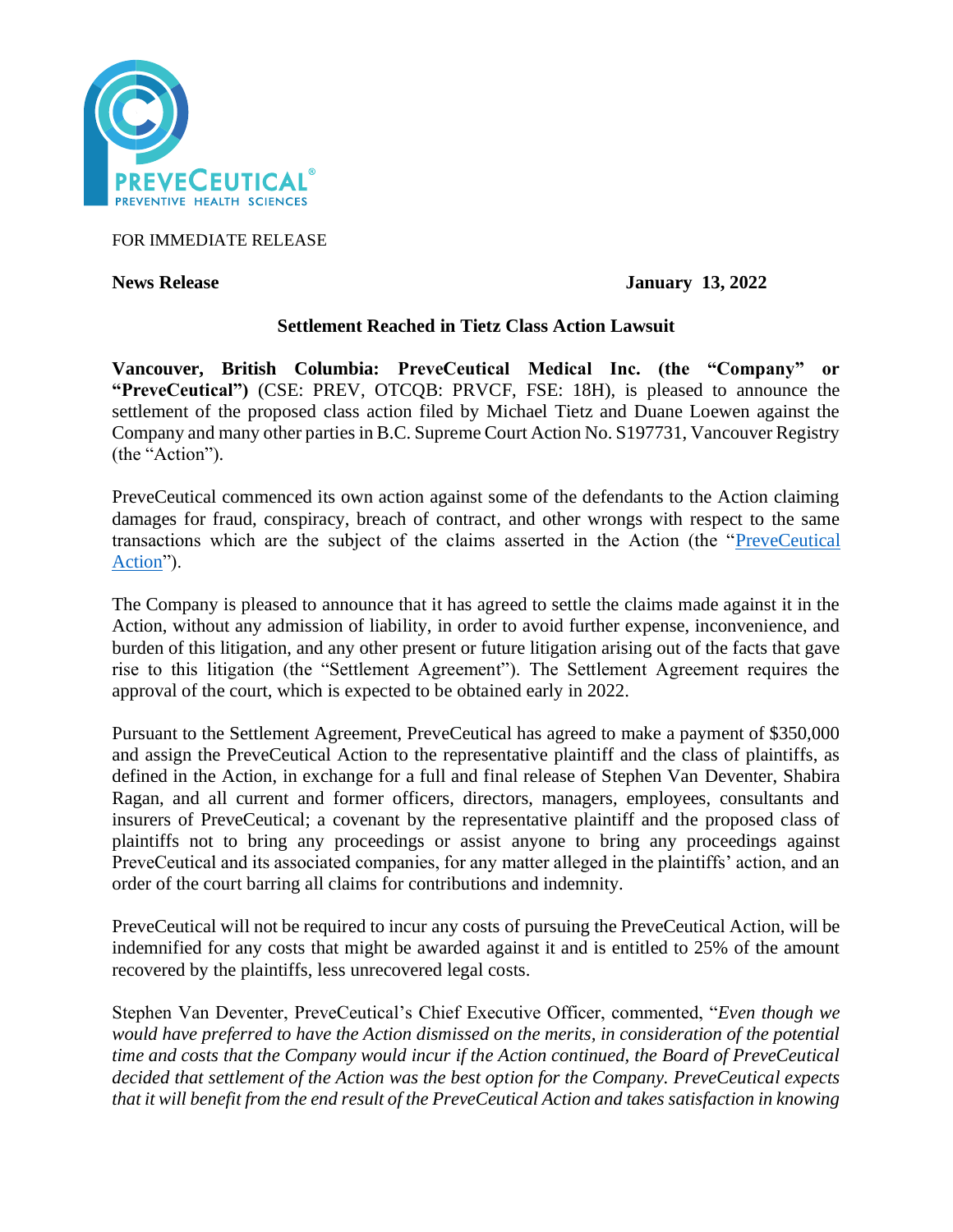### *that the defendants to the PreveCeutical Action will be held accountable for the damage that they caused to the Company. About PreveCeutical*

PreveCeutical is a health sciences company that develops innovative options for preventive and curative therapies utilizing organic and nature identical products. The Company aims to be a leader in the preventive health sciences sector.

With the completion of three of its research programs, the Company is actively working on the development, clinical trials, and commercialization of its products; and has filed a number of provisional patent applications to protect the intellectual property from its research programs.

For more information about PreveCeutical, please visit our website [www.PreveCeutical.com](http://www.preveceutical.com/) or follow us on [Twitter](http://twitter.com/PreveCeuticals) and [Facebook.](http://www.facebook.com/PreveCeutical)

# *On behalf of the Board of Directors of PreveCeutical*

*Stephen Van Deventer, Chairman and Chief Executive Officer*

# *For further information, please contact:*

*Stephen Van Deventer: +1 604 306 9669 Or Investor Relations* [ir@preveceutical.com](mailto:ir@preveceutical.com)

### *Forward-Looking Statements:*

This news release contains forward-looking statements and forward-looking information (collectively, "forwardlooking statements") within the meaning of applicable Canadian and U.S. securities legislation, including the United States Private Securities Litigation Reform Act of 1995. All statements in this news release that are not purely historical are forward-looking statements and include any statements regarding beliefs, plans, expectations and orientations regarding the future, including, without limitation, the continued research interests of PreveCeutical, PreveCeutical's anticipated business plans, and its prospects of success in executing its proposed plans. Often, but not always, forward-looking statements can be identified by words such as "will", "pro forma", "plans", "expects", "may", "should", "budget", "schedules", "estimates", "forecasts", "intends", "anticipates", "believes", "potential", "proposes" or variations of such words including negative variations thereof and phrases that refer to certain actions, events or results that may, could, would, might or will occur or be taken or achieved. Forward-looking statements are based on certain assumptions regarding PreveCeutical, including expected growth, results of operations, including PreveCeutical's research and development activities, performance, industry trends, growth opportunities, that PreveCeutical will be granted requisite expedited approvals by world health, retain and attract qualified research personnel and obtain and/or maintain the necessary intellectual property rights needed to carry out future business activities.

Actual results could differ from those projected in any forward-looking statements due to numerous factors including, risks and uncertainties relating to: complexities and delays in connection with research and development activities and the actual results of research and development activities; the ability of PreveCeutical to, among other things, protect its respective intellectual property, obtain any required governmental, regulatory or stock exchange approvals, permits, consents or authorizations required, including Canadian Securities Exchange acceptance of any planned future activities and obtaining expedited requisite approvals from world health agencies; and the ability of PreveCeutical to commercialize products, pursue business partnerships, complete their research programs as planned, and obtain the financing required to carry out their planned future activities. Other factors such as general economic, market or